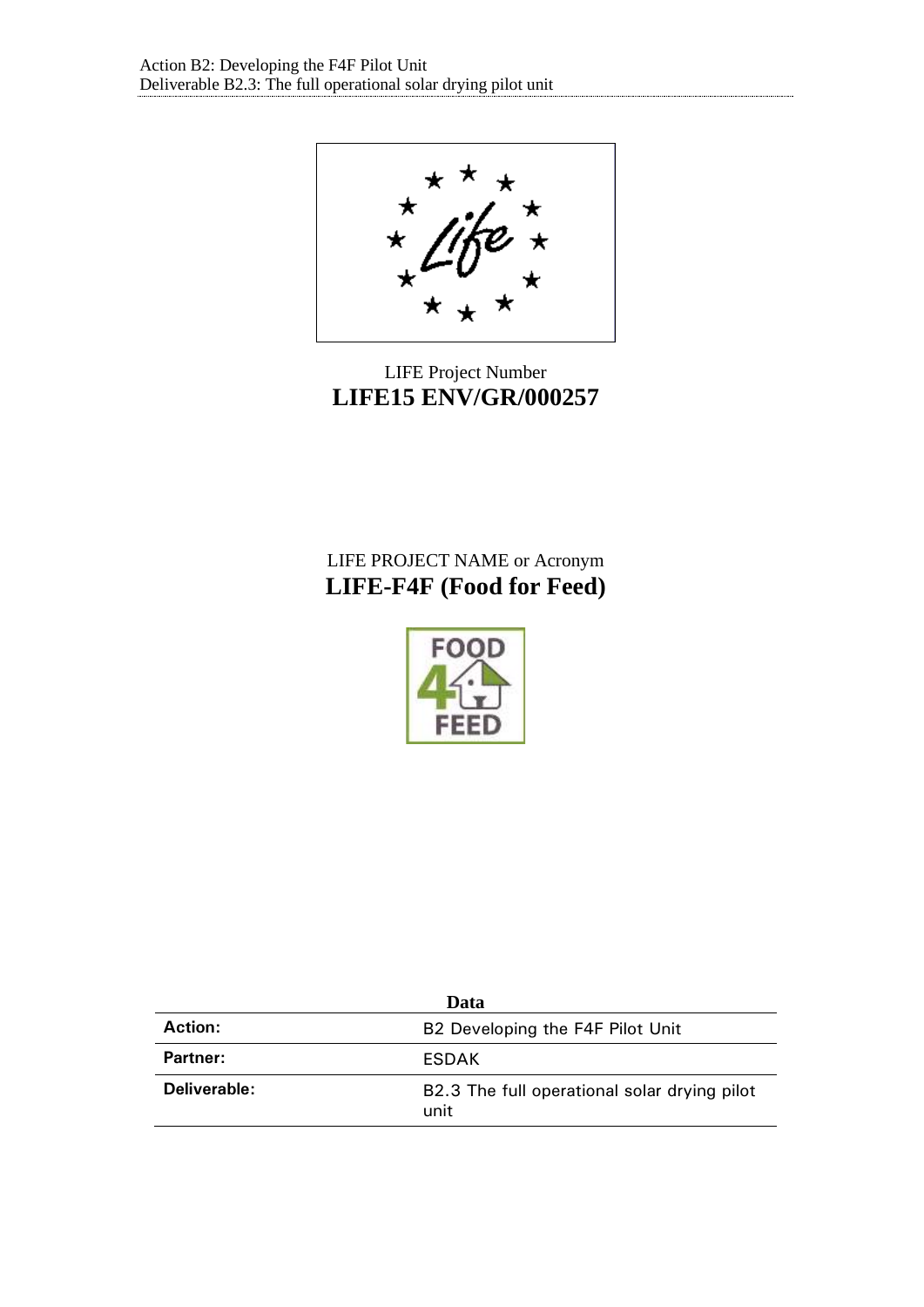## Table of contents

| 2.1      |  |  |
|----------|--|--|
|          |  |  |
|          |  |  |
| 31<br>32 |  |  |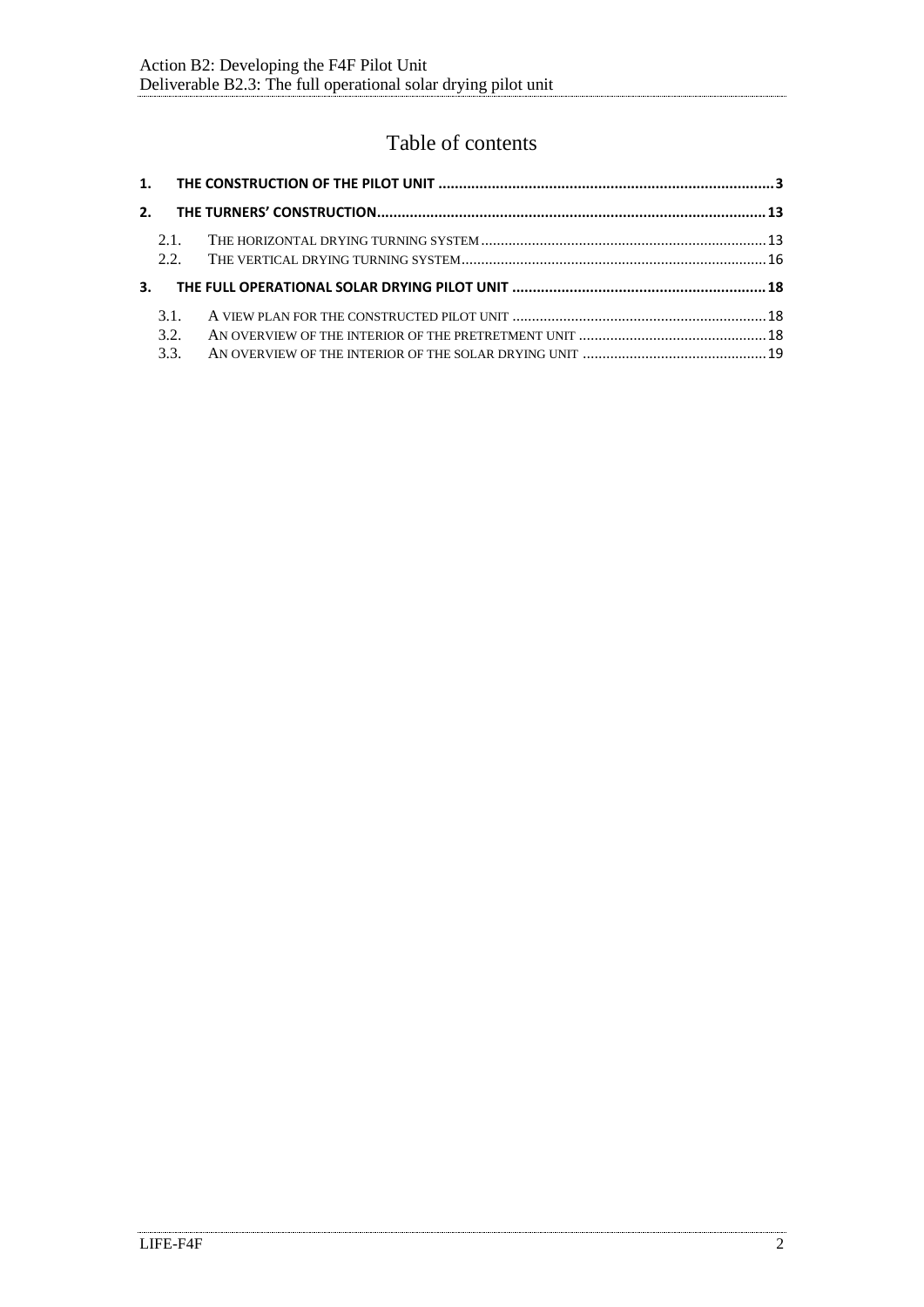## <span id="page-2-0"></span>1. **The construction of the pilot unit**

The construction of the pilot unit started on February, 2018, after the signed of the contractor relevant contract and finally concluded on 31<sup>st</sup> of May, 2018. Before the start up of the pilot unit construction, territory marking and works for grading the ground took place.



Picture 1. Topographical diagram of the F4F pilot into the area of MSW bio-drying unit of Heraklion



Picture 2. Territory marking for the F4F pilot unit placement



Picture 3. Works for grading the ground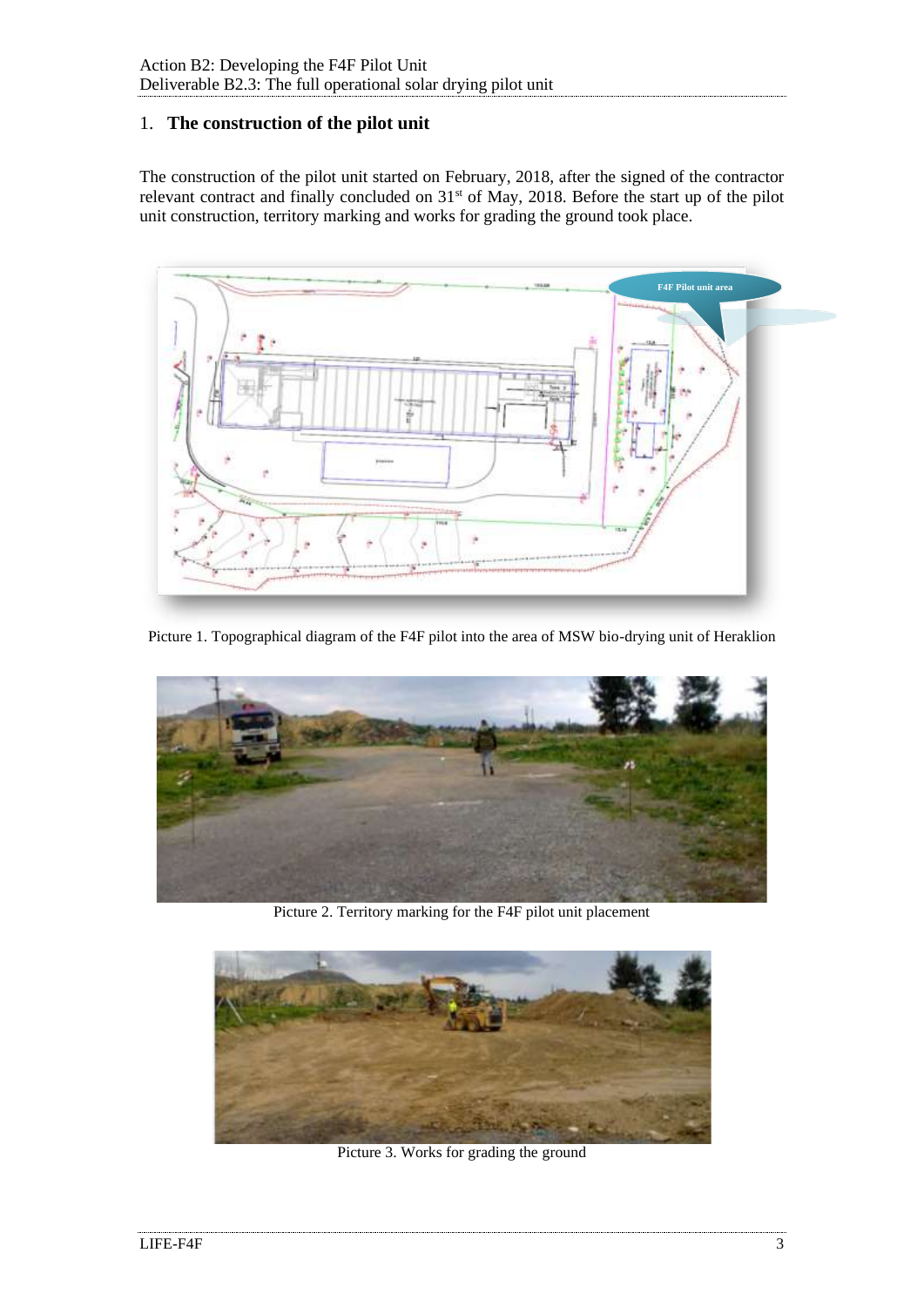

Picture 4. PLAN VIEW of the Pilot Unit.

The total area of the pilot unit is  $468m^2$ . As it is being presented in the plan view, the pilot unit consists from the **prefabricated or hand sorting building** (green line) where hand shorting of the incoming food wastes takes place. This building is a 14m long and 6m wide room (total area 84m<sup>2</sup>) where air condition and air extraction units for health and safety issues have been installed. Moreover, these units have also been used for the preservation of the incoming food wastes. Into this building the relevant personnel from the food wastes collection system (1) deposit the bins from the refrigerator track at the first few meters (2) of the building. Moreover, in this prefabricated building has been installed a 6m conveyer belt (3) where four people work in order to hand short and remove all foreign particles from the hotels' collected food wastes (metals, plastic, glass, etc.). Following the conveyor belt a shredder (4) has been installed so as the food wastes to be shredded in pulp. This pulp is being collected in a small inox tank under the shredder where a pump forwards the pulp through a pipe suitable for food into the drying halls of the solar drying greenhouse (red line). According to the plan view presented above, the solar drying greenhouse is 30m long and 12.8m wide (total area 384m<sup>2</sup>). The cross section of the solar drying greenhouse and the floor are being presented in the following pictures. Into the solar drying greenhouse, two drying halls have been constructed. The length of the halls is 20m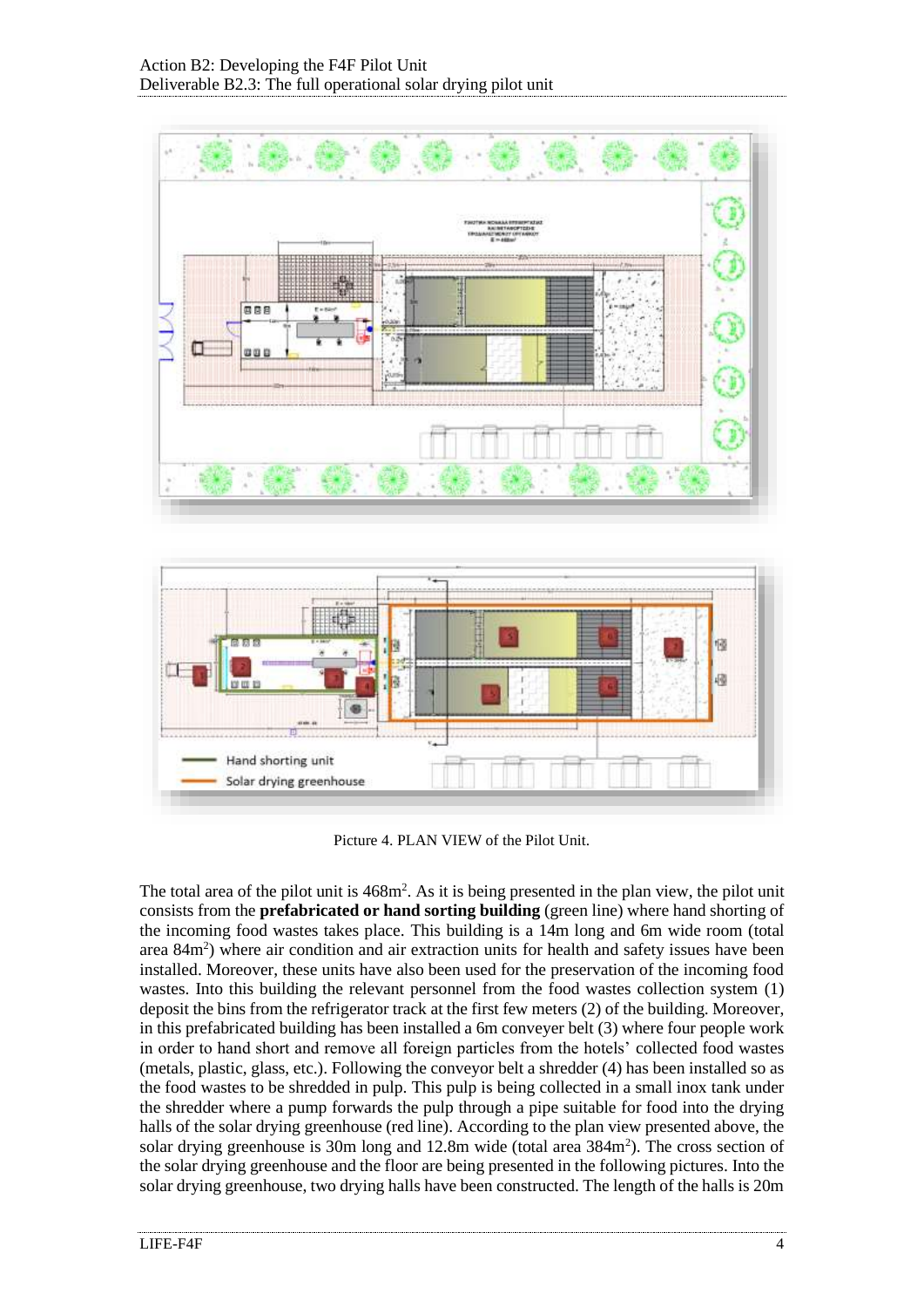#### Action B2: Developing the F4F Pilot Unit Deliverable B2.3: The full operational solar drying pilot unit

and the width of them is 5m (total area per each hall is 100m<sup>2</sup>). From this area, 15mx5m have been used for the drying (5), where extensive network of pipelines connected with water solar heaters has been installed. In each drying hall and on the top of the pipelines a high quality stainless still cover has been placed in order to amplify the temperature of the food waste pulp and to accelerate the drying time. Each corridor/drying hall has 0.8m high reinforced concrete side walls, on the top of which the drying turning systems have been placed. At the end of these drying halls (6) there is an area for emptying the final product after drying and for packing (this is for the final optimum operational period of the project). The rest area (7) into the solar drying greenhouse has been used for temporary storage of the produced products.





Picture 5. Cross section of the solar drying greenhouse hall



Picture 6. Cross section of the concrete floor of the solar drying greenhouse halls

In the following pictures steps during the pilot unit construction are being presented.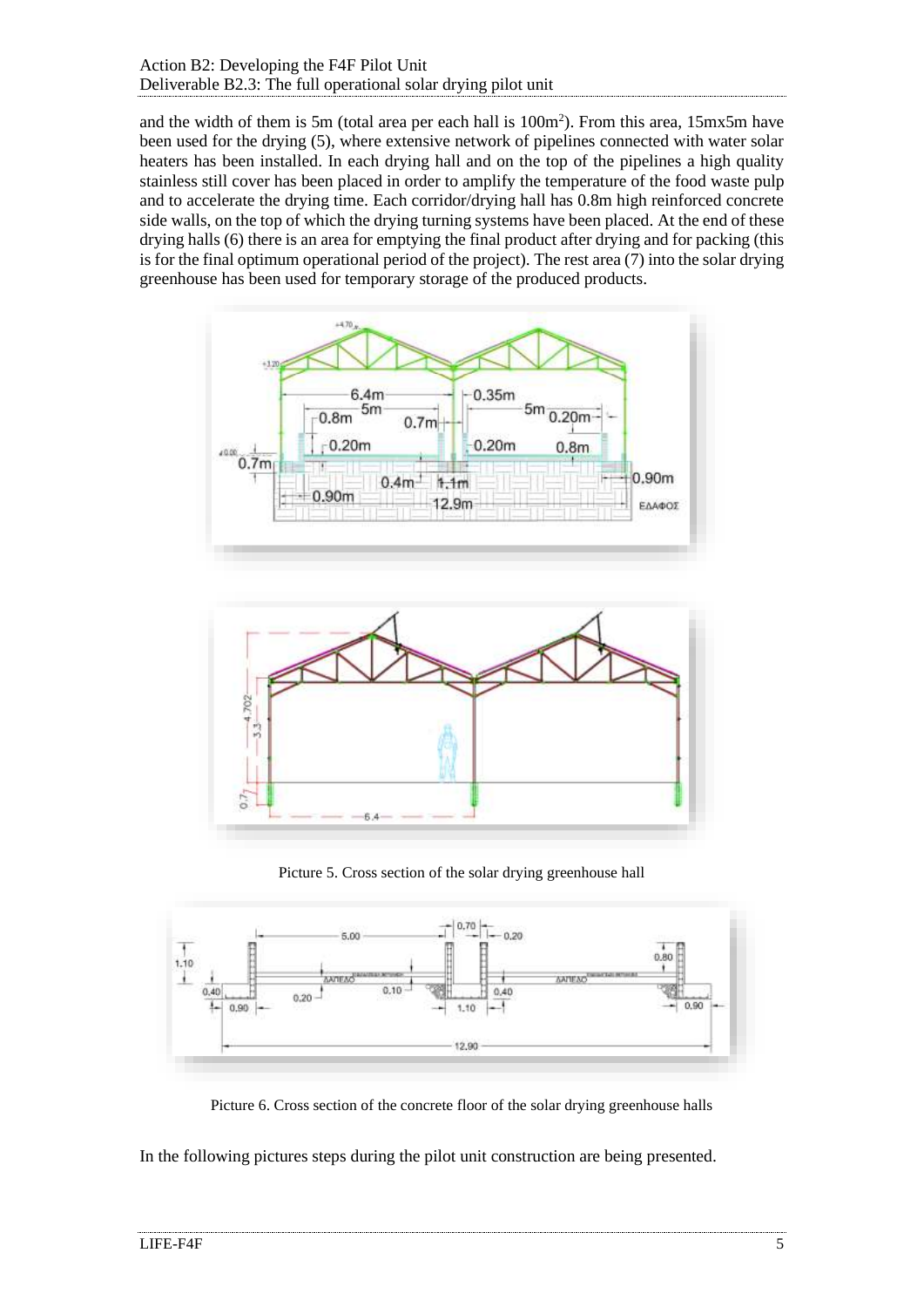



Picture 7. During concrete formwork





Picture 8. Construction of the greenhouse framework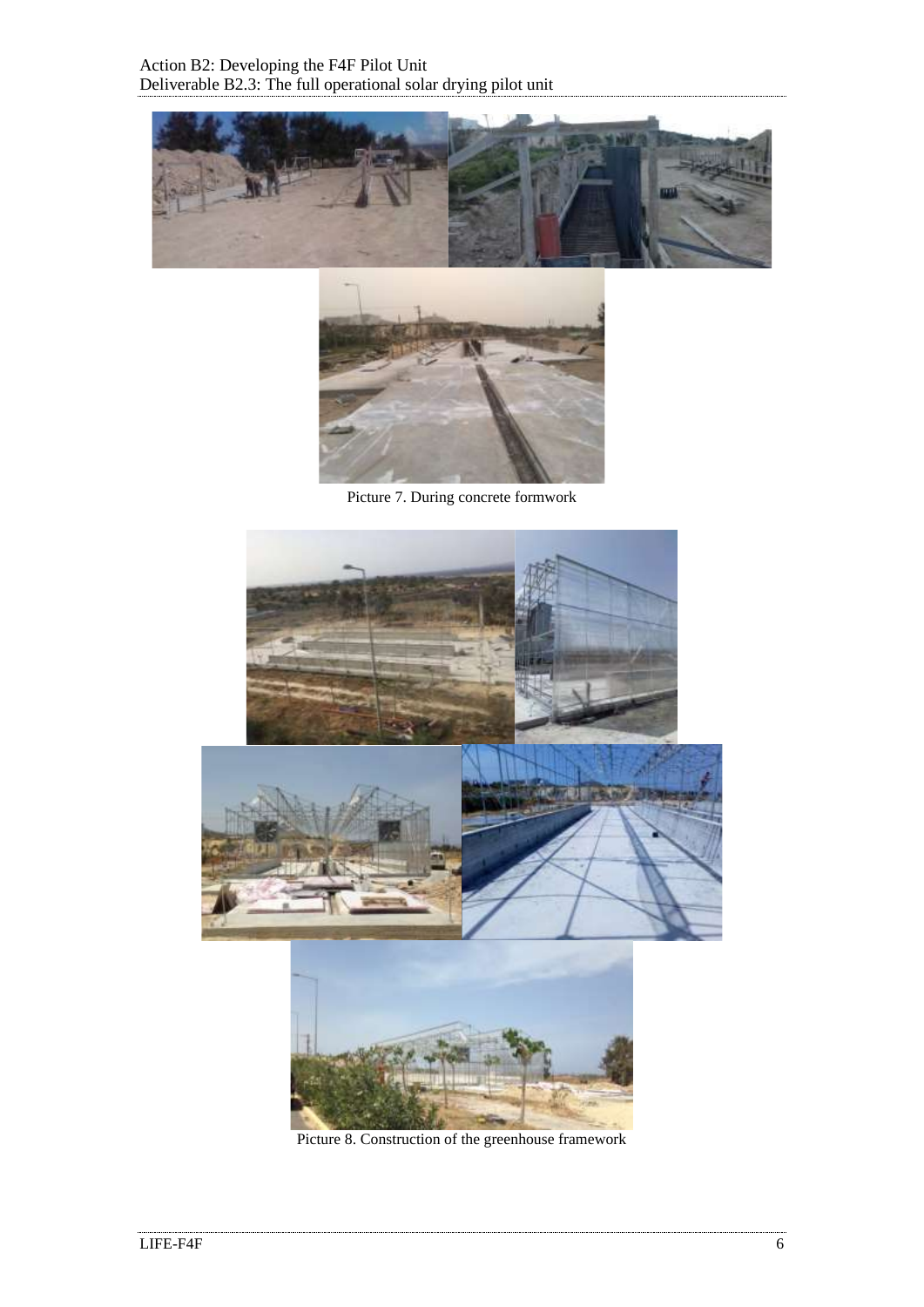

Picture 9. After covering the greenhouse with polycarbonate sheets

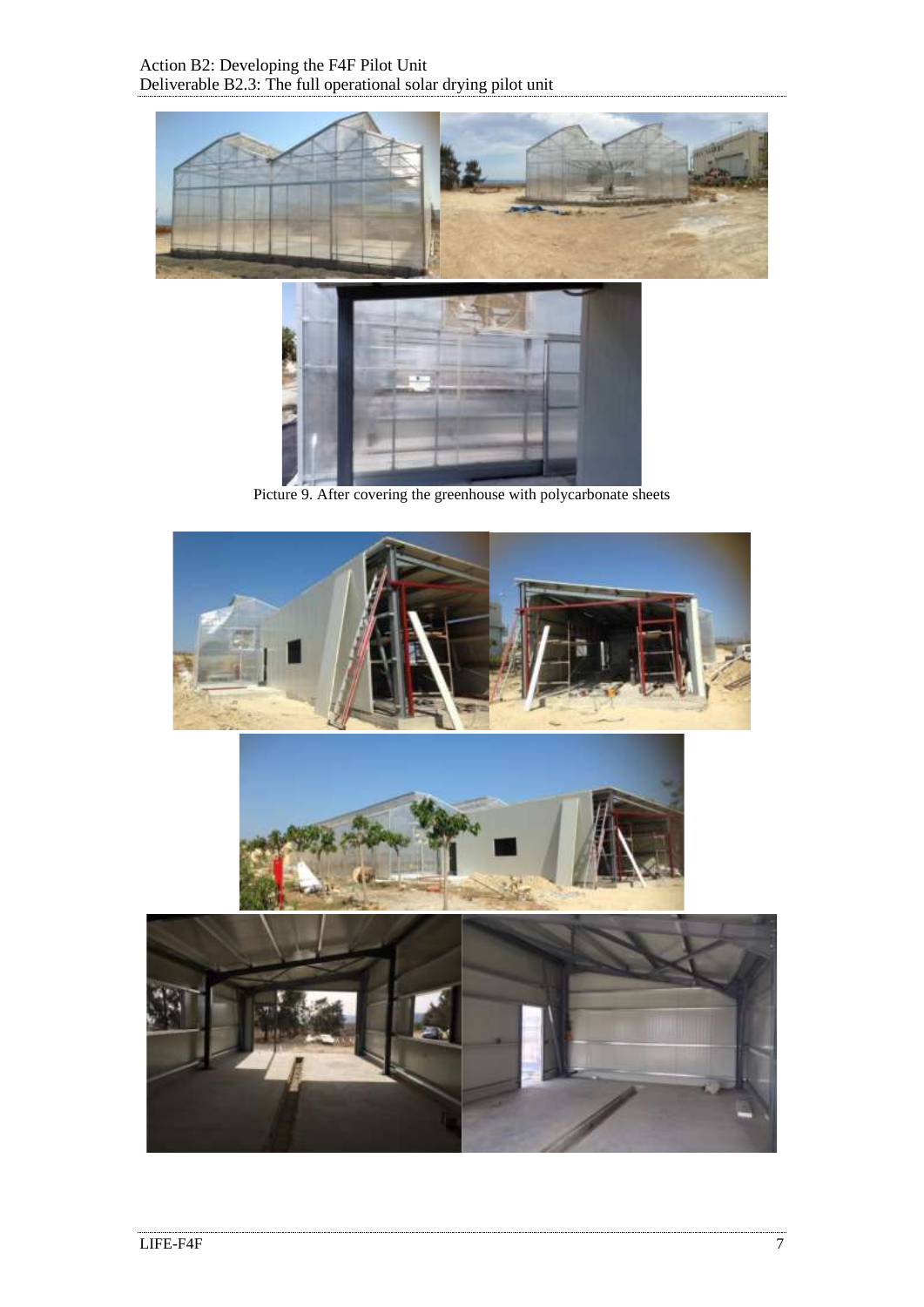#### Action B2: Developing the F4F Pilot Unit Deliverable B2.3: The full operational solar drying pilot unit

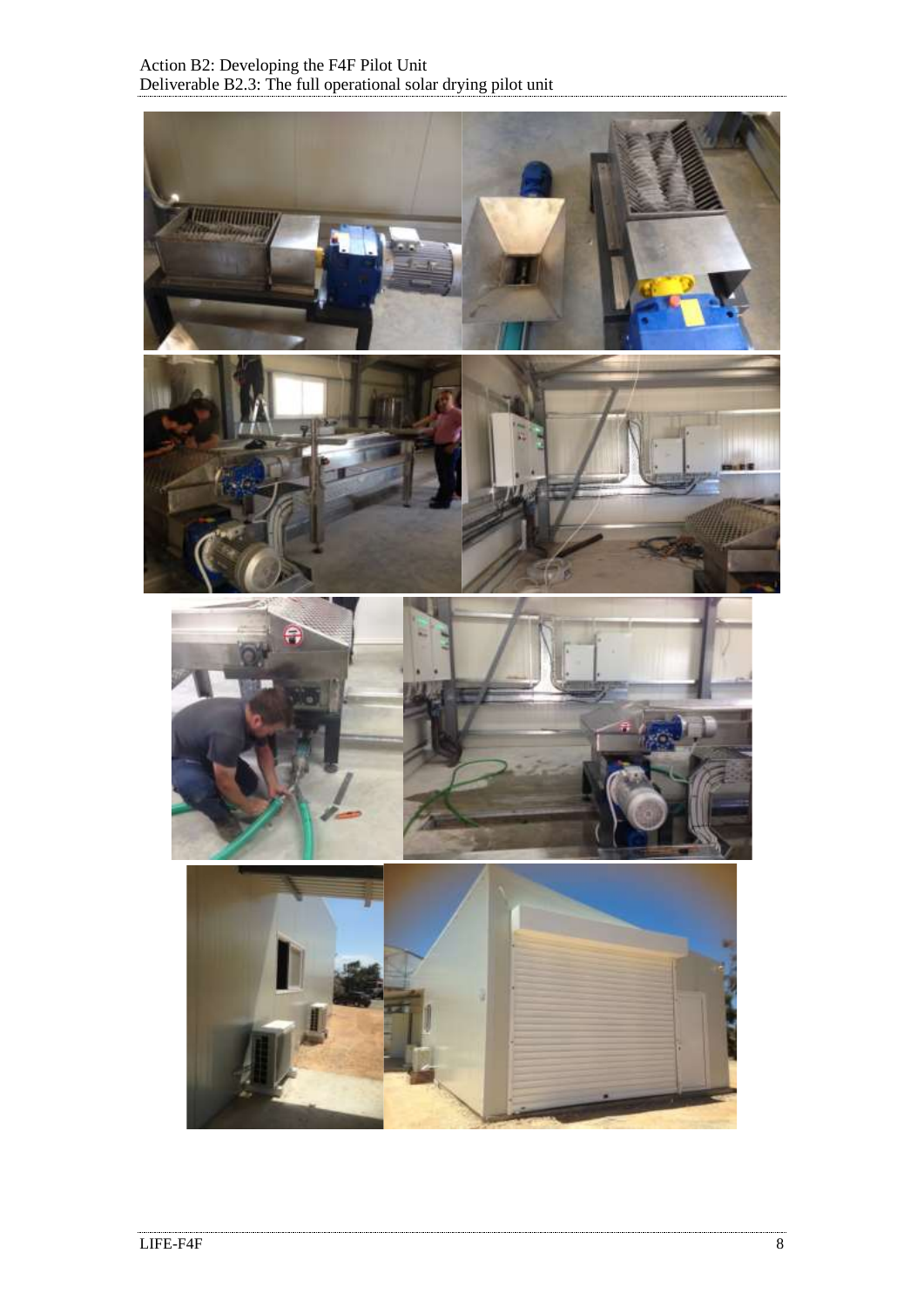

Picture 10. During the prefabricated unit construction with the relevant equipment

In the following pictures works concerning the construction of the drying halls into the solar drying greenhouse are being presented.

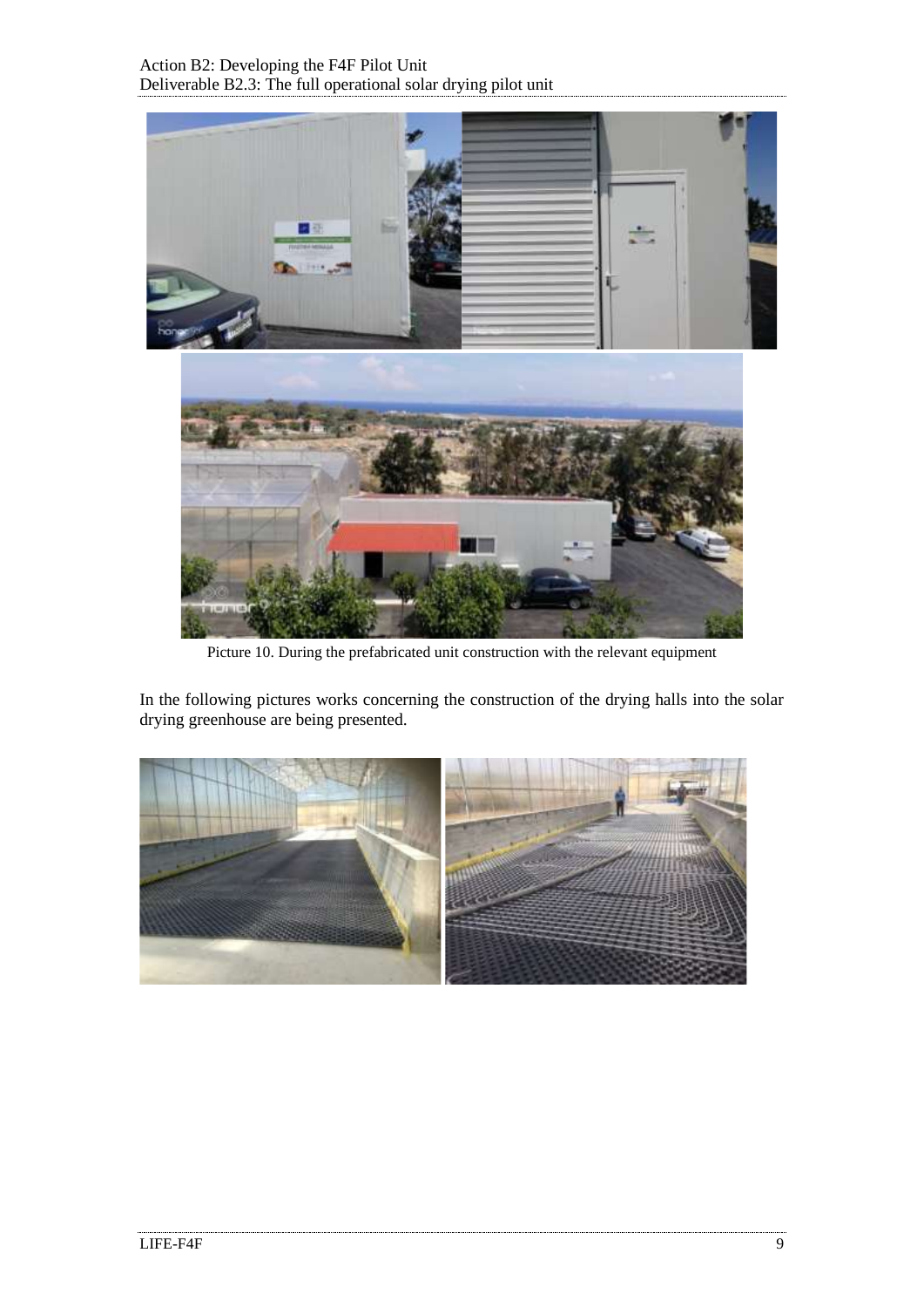

Picture 11. During the installation of the network of pipelines connected with water solar heater system



Picture 12. After covering with concrete the network of pipelines connected with water solar heater system

For the operation of the heating floor system the following equipment have been installed in the pilot unit, as being presented in the pictures below.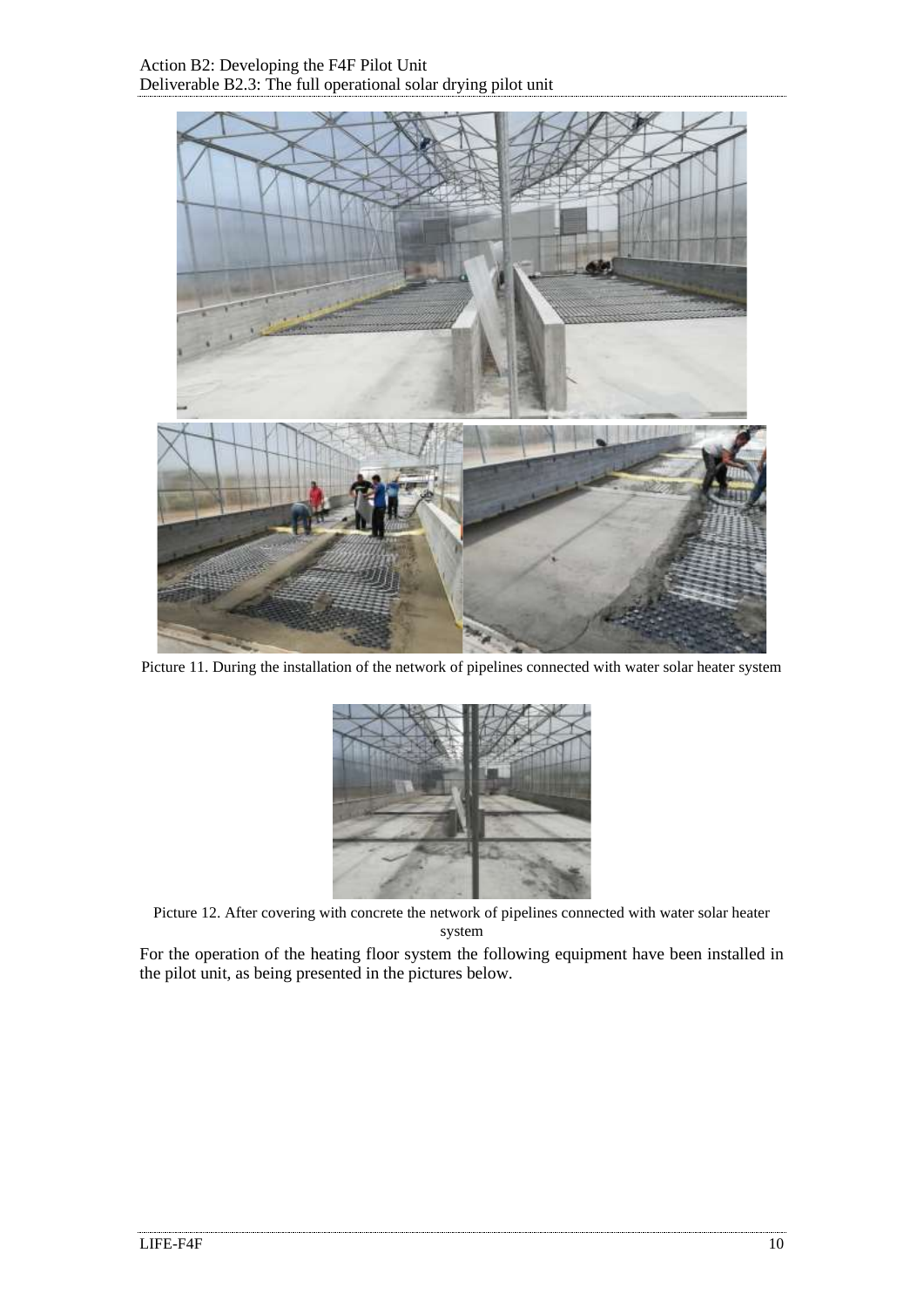## Action B2: Developing the F4F Pilot Unit Deliverable B2.3: The full operational solar drying pilot unit



Picture 13. The heating system with the supply and return collectors, the boiler, the solar panels and the temperature display panel of the network of pipelines for the floor heating system

Above of the heating floor system, inox sheets have been placed in the solar drying halls, as being presented in the following pictures.

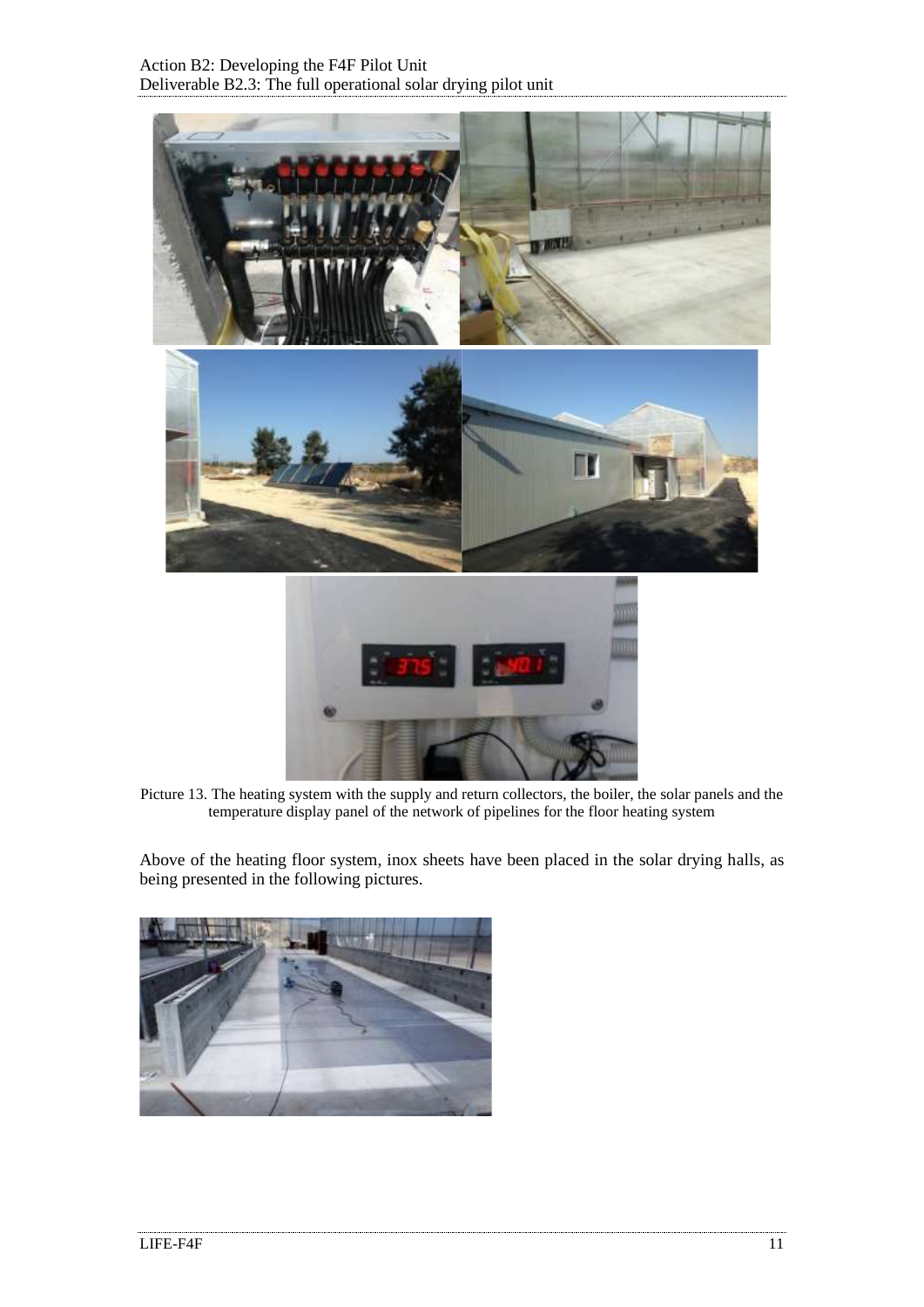

Picture 14. During installation of the inox sheets above the floor heating system in each drying hall



Picture 15. Funs into the solar drying greenhouse for air circulation

A panoramic view of the constructed pilot unit is being presented in the following pictures



Picture 16. Panoramic view of the constructed F4F pilot unit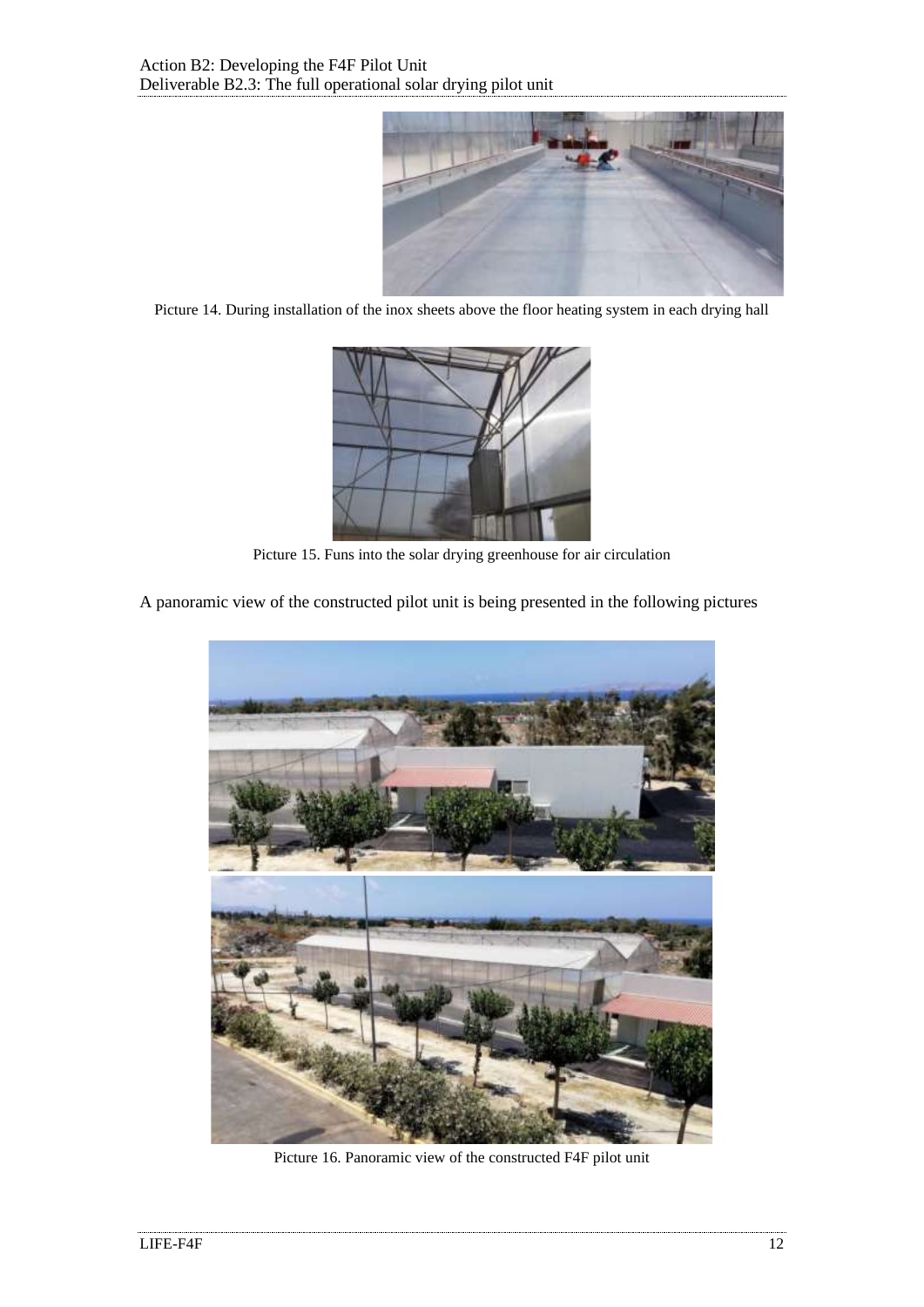## <span id="page-12-0"></span>2. **The turners' construction**

Two different types of turners have been constructed in order to help accelerate the drying process. A horizontal 5m long rotor which turns the pulp in the drying halls (this rotor covers all the width of the drying hall) and a vertical screw.

#### <span id="page-12-1"></span>2.1. The horizontal drying turning system

This mixing, turning and transferring system is a horizontal inox screw proper for this quality of product. It has a number of motors and can rotate and move forward and back so as to turn and transfer the drying product and also can move up and down. More specifically, the movements that this drying turner can execute is one along the tank (can move forward and back), one relative to its height (up and down), i.e., a rotation of the shaft may be lifted and submerged, clockwise and counterclockwise. The combination of these movements and its automation contributes to the uniform stirring of the material and its transferability into the tank in order to create a row at the end of the tank to facilitate its removal. For the optimum operation of the drying system, the following program, as presented in Table below was created, based on which the electrician has applied the corresponding commands to the PLC of the central panel of the unit. It also has an electrical panel which is programmed to automatically move. In the pictures below photos from the construction of this turner are being presented.



Picture 17. During the construction of the inox horizontal turner



Picture 18. During transportation into the pilot unit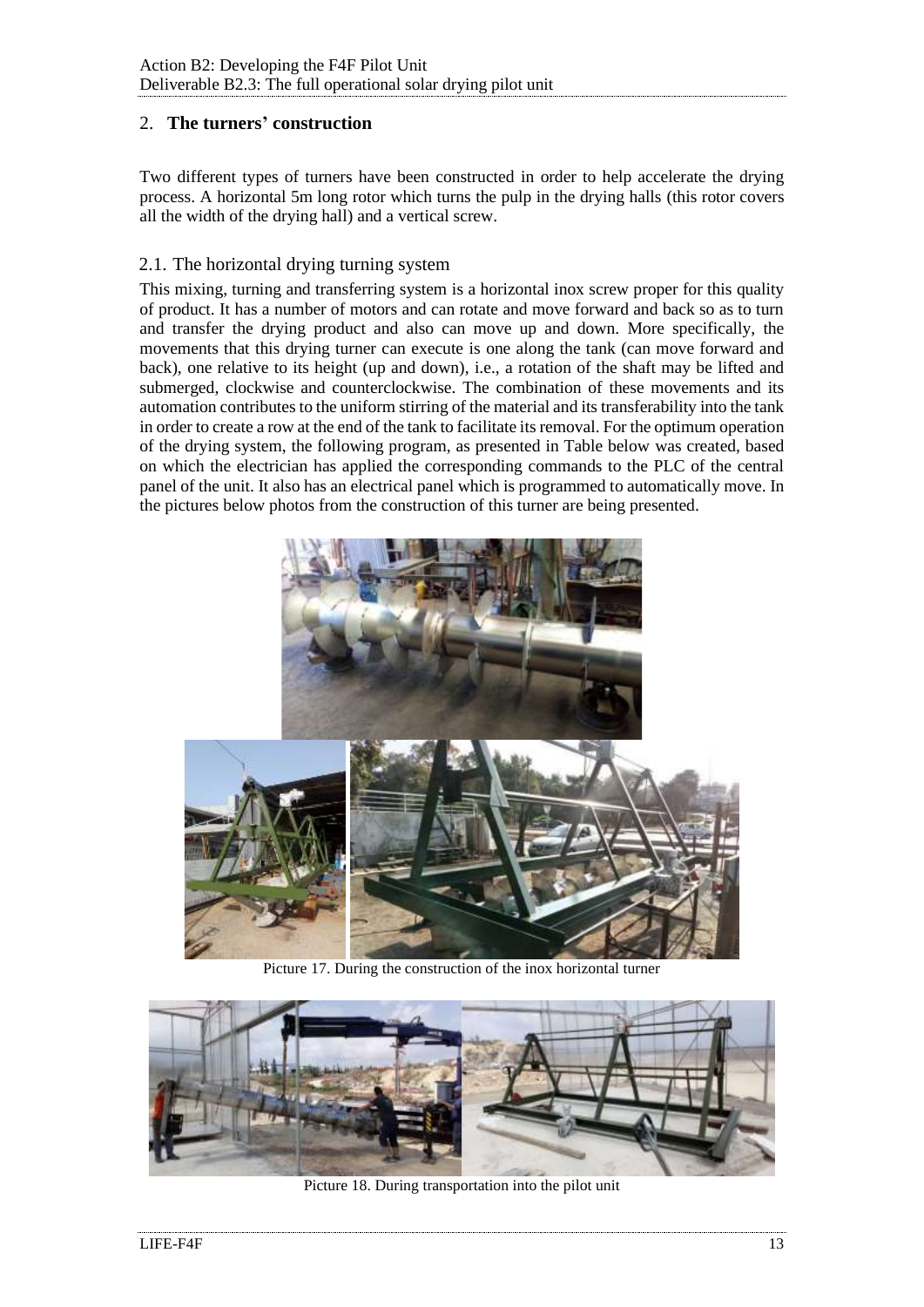

Picture 19. Placement on to the drying hall

For the automatic operation of the drying turner an electrical panel with a PLC has also been constructed and placed on the turner.



Picture 20. Construction of the electrical panel and a PLC of the horizontal turner



Picture 21. Placement of the electrical panel on the horizontal turner

| <b>Automatic Program for the operation of the turner</b> |                |             |                     |  |  |  |  |
|----------------------------------------------------------|----------------|-------------|---------------------|--|--|--|--|
|                                                          | <b>WINDOWS</b> | <b>FANS</b> | <b>ROTOR</b>        |  |  |  |  |
| 8:00                                                     | <b>OFF</b>     | <b>OFF</b>  | <b>OPEN FOR 10'</b> |  |  |  |  |
| 8:30                                                     | <b>OFF</b>     | <b>OFF</b>  | <b>OPEN FOR 10'</b> |  |  |  |  |
| 9:00                                                     | <b>OFF</b>     | <b>OFF</b>  | <b>OPEN FOR 10'</b> |  |  |  |  |
| 9:30                                                     | <b>OFF</b>     | <b>OFF</b>  | <b>OPEN FOR 10'</b> |  |  |  |  |
| 10:00                                                    | <b>OFF</b>     | <b>OFF</b>  | <b>OPEN FOR 10'</b> |  |  |  |  |
| 10:30                                                    | <b>OFF</b>     | <b>OFF</b>  | <b>OPEN FOR 10'</b> |  |  |  |  |
| 11:00                                                    | <b>OFF</b>     | <b>OFF</b>  | <b>OPEN FOR 10'</b> |  |  |  |  |
| 11:30                                                    | OFF            | OFF         | <b>OPEN FOR 10'</b> |  |  |  |  |

Table 1. Automatic Program for the operation of the turner in coordination with the fans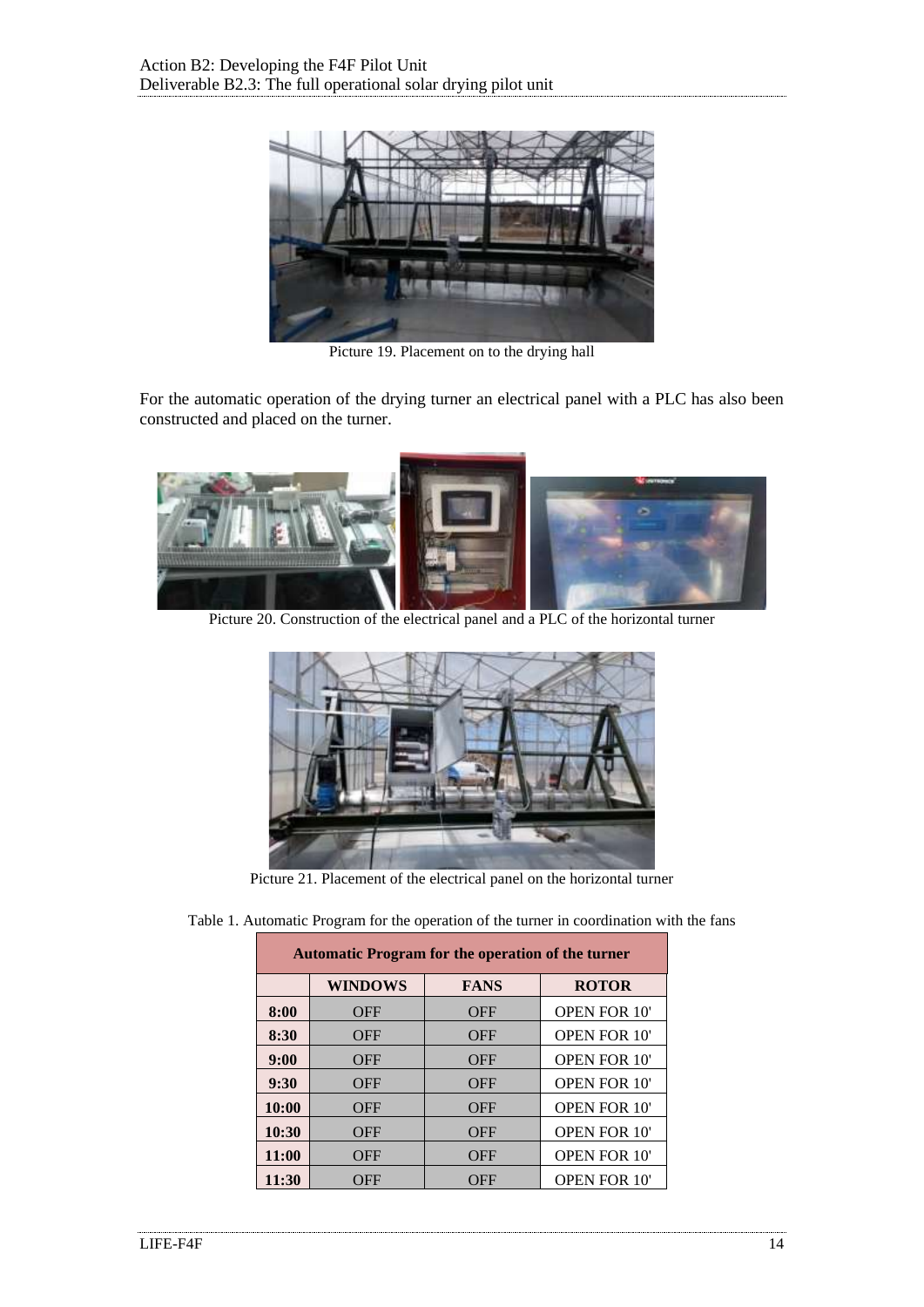| <b>Automatic Program for the operation of the turner</b> |                    |                           |                     |  |  |  |
|----------------------------------------------------------|--------------------|---------------------------|---------------------|--|--|--|
|                                                          | <b>WINDOWS</b>     | <b>FANS</b>               | <b>ROTOR</b>        |  |  |  |
| 12:00                                                    | <b>OPEN FOR 5'</b> | <b>OPEN FOR 5'</b>        | <b>OPEN FOR 10'</b> |  |  |  |
| 12:30                                                    | <b>OFF</b>         | <b>OFF</b>                | <b>OPEN FOR 10'</b> |  |  |  |
| 13:00                                                    | <b>OPEN FOR 5'</b> | <b>OFF</b>                | <b>OPEN FOR 10'</b> |  |  |  |
| 13:30                                                    | <b>OFF</b>         | <b>OFF</b>                | <b>OPEN FOR 10'</b> |  |  |  |
| 14:00                                                    | <b>OPEN FOR 5'</b> | <b>OPEN FOR 5'</b>        | <b>OPEN FOR 10'</b> |  |  |  |
| 14:30                                                    | <b>OFF</b>         | <b>OFF</b>                | OPEN FOR 10'        |  |  |  |
| 15:00                                                    | <b>OPEN FOR 5'</b> | <b>OFF</b>                | <b>OPEN FOR 10'</b> |  |  |  |
| 15:30                                                    | <b>OFF</b>         | <b>OFF</b>                | <b>OPEN FOR 10'</b> |  |  |  |
| 16:00                                                    | <b>OPEN FOR 5'</b> | <b>OPEN FOR 5'</b>        | <b>OPEN FOR 10'</b> |  |  |  |
| 16:30                                                    | <b>OFF</b>         | <b>OFF</b>                | <b>OPEN FOR 10'</b> |  |  |  |
| 17:00                                                    | <b>OPEN FOR 5'</b> | <b>OFF</b>                | <b>OPEN FOR 10'</b> |  |  |  |
| 17:30                                                    | <b>OFF</b>         | <b>OFF</b>                | <b>OPEN FOR 10'</b> |  |  |  |
| <b>18:00</b>                                             | <b>OPEN FOR 5'</b> | <b>OPEN FOR 5'</b>        | <b>OPEN FOR 10'</b> |  |  |  |
| 18:30                                                    | <b>OFF</b>         | <b>OFF</b>                | <b>OPEN FOR 10'</b> |  |  |  |
| 19:00                                                    | <b>OPEN FOR 5'</b> | <b>OFF</b>                | <b>OPEN FOR 10'</b> |  |  |  |
| 19:30                                                    | <b>OFF</b>         | <b>OFF</b>                | <b>OPEN FOR 10'</b> |  |  |  |
| 20:00                                                    | <b>OPEN FOR 5'</b> | <b>OPEN FOR 5'</b>        | <b>OPEN FOR 10'</b> |  |  |  |
| 20:30                                                    | <b>OFF</b>         | <b>OFF</b>                | <b>OPEN FOR 10'</b> |  |  |  |
| 21:00                                                    | <b>OPEN</b>        | <b>OPEN FOR 5'</b>        | <b>OPEN FOR 10'</b> |  |  |  |
| 21:30                                                    | <b>OPEN</b>        | <b>OFF</b>                | <b>OFF</b>          |  |  |  |
| 22:00                                                    | <b>OPEN</b>        | <b>OPEN FOR 5'</b>        | <b>OPEN FOR 10'</b> |  |  |  |
| 22:30                                                    | <b>OPEN</b>        | <b>OFF</b>                | <b>OFF</b>          |  |  |  |
| 23:00                                                    | <b>OPEN</b>        | <b>OPEN FOR 5'</b>        | <b>OPEN FOR 10'</b> |  |  |  |
| 23:30                                                    | <b>OPEN</b>        | <b>OFF</b>                | <b>OFF</b>          |  |  |  |
| 0:00                                                     | <b>OPEN</b>        | <b>OPEN FOR 5'</b>        | <b>OPEN FOR 10'</b> |  |  |  |
| 0:30                                                     | <b>OPEN</b>        | <b>OFF</b>                | <b>OFF</b>          |  |  |  |
| 1:00                                                     | <b>OPEN</b>        | <b>OPEN FOR 5'</b>        | <b>OPEN FOR 10'</b> |  |  |  |
| 1:30                                                     | <b>OPEN</b>        | <b>OFF</b>                | <b>OFF</b>          |  |  |  |
| 2:00                                                     | <b>OPEN</b>        | <b>OPEN FOR 5'</b>        | <b>OPEN FOR 10'</b> |  |  |  |
| 2:30                                                     | <b>OPEN</b>        | <b>OFF</b>                | <b>OFF</b>          |  |  |  |
| 3:00                                                     | <b>OPEN</b>        | <b>OPEN FOR 5'</b>        | <b>OPEN FOR 10'</b> |  |  |  |
| 3:30                                                     | <b>OPEN</b>        | <b>OFF</b>                | <b>OFF</b>          |  |  |  |
| 4:00                                                     | <b>OPEN</b>        | <b>OPEN FOR 5'</b>        | <b>OPEN FOR 10'</b> |  |  |  |
| 4:30                                                     | <b>OPEN</b>        | <b>OFF</b>                | <b>OFF</b>          |  |  |  |
| 5:00                                                     | <b>OPEN</b>        | <b>OPEN FOR 5'</b>        | <b>OPEN FOR 10'</b> |  |  |  |
| 5:30                                                     | <b>OPEN</b>        | <b>OFF</b>                | <b>OFF</b>          |  |  |  |
| 6:00                                                     | <b>OPEN</b>        | <b>OPEN</b>               | <b>OPEN FOR 10'</b> |  |  |  |
| 6:30                                                     | <b>OPEN</b>        | <b>OPEN</b><br><b>OFF</b> |                     |  |  |  |
| 7:00                                                     | <b>OPEN</b>        | <b>OPEN</b>               | <b>OPEN FOR 10'</b> |  |  |  |
| 7:30                                                     | <b>OPEN</b>        | <b>OPEN</b>               | <b>OFF</b>          |  |  |  |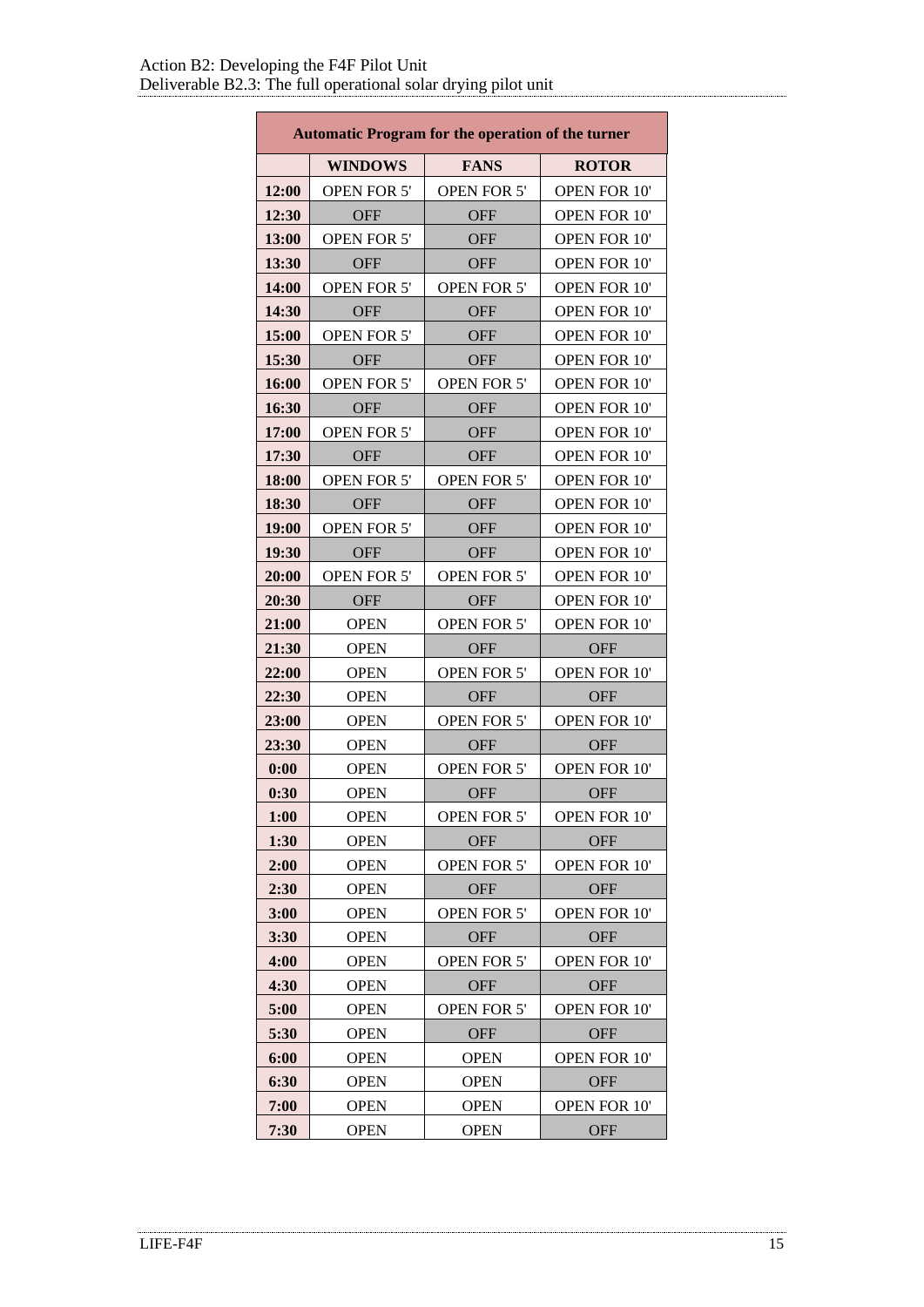### <span id="page-15-0"></span>2.2. The vertical drying turning system

It is a horizontal axis, along of which a vertical screw can move. This drying system has the following moves. The screw can rotate clockwise and counterclockwise, it can also moves right and left along to the horizontal axis and this axis can also move front and rear at the length of the drying hall. Photos during the construction of this drying turner are being presented in the pictures below.



Picture 22. During the construction of the vertical drying system



Picture 23. During transportation and installation of the vertical turner into the pilot unit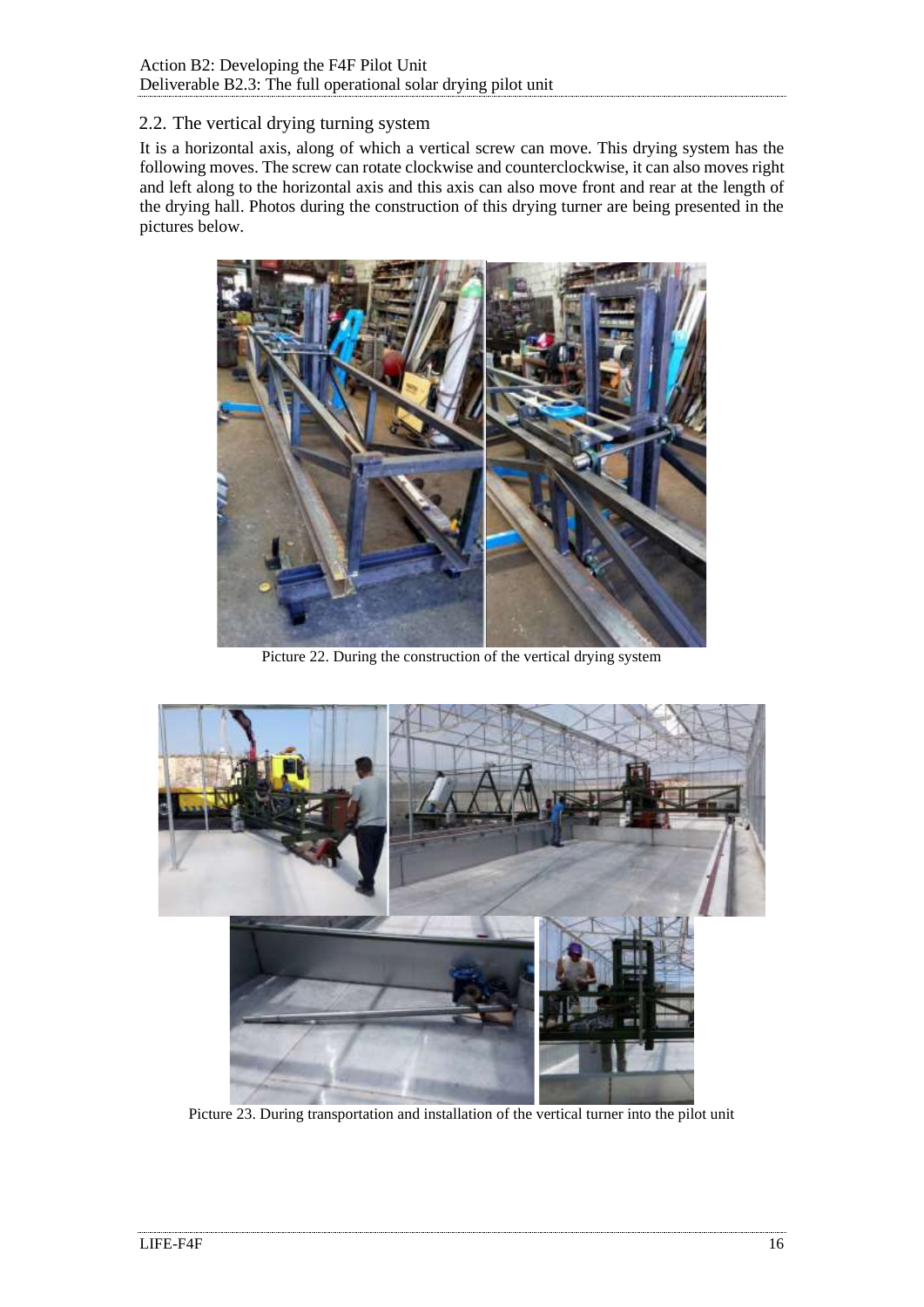

Picture 24. Construction of the electrical panel and a PLC of the horizontal turner



Picture 25. The installed vertical drying turning system on the drying hall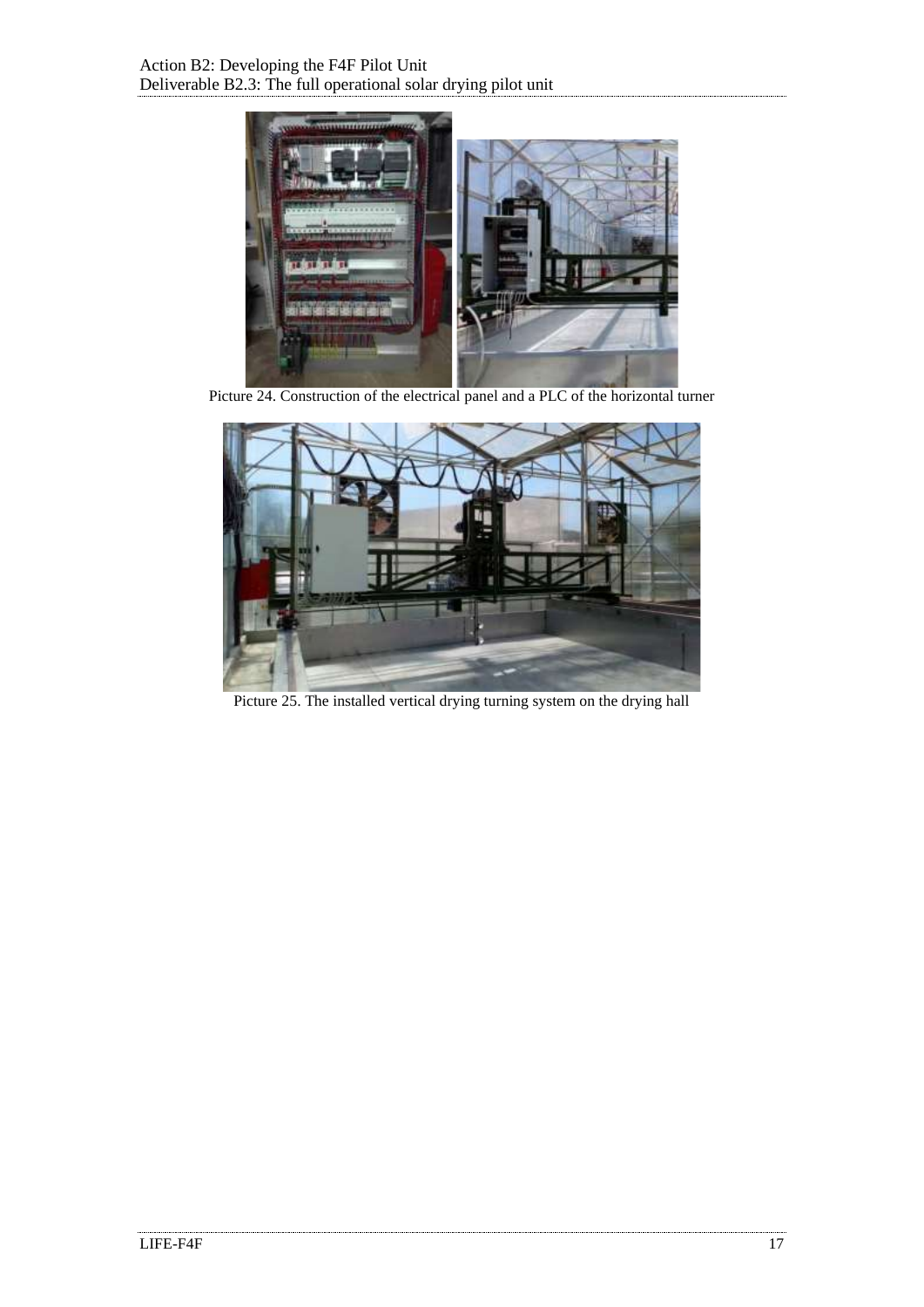## <span id="page-17-0"></span>3. **The full operational solar drying pilot unit**

<span id="page-17-1"></span>3.1. A view plan for the constructed pilot unit



Picture 26. Panoramic view of the F4F pilot unit

<span id="page-17-2"></span>3.2. An overview of the interior of the pretretment unit



Picture 27. An overview from the interior of the pretreatment unit